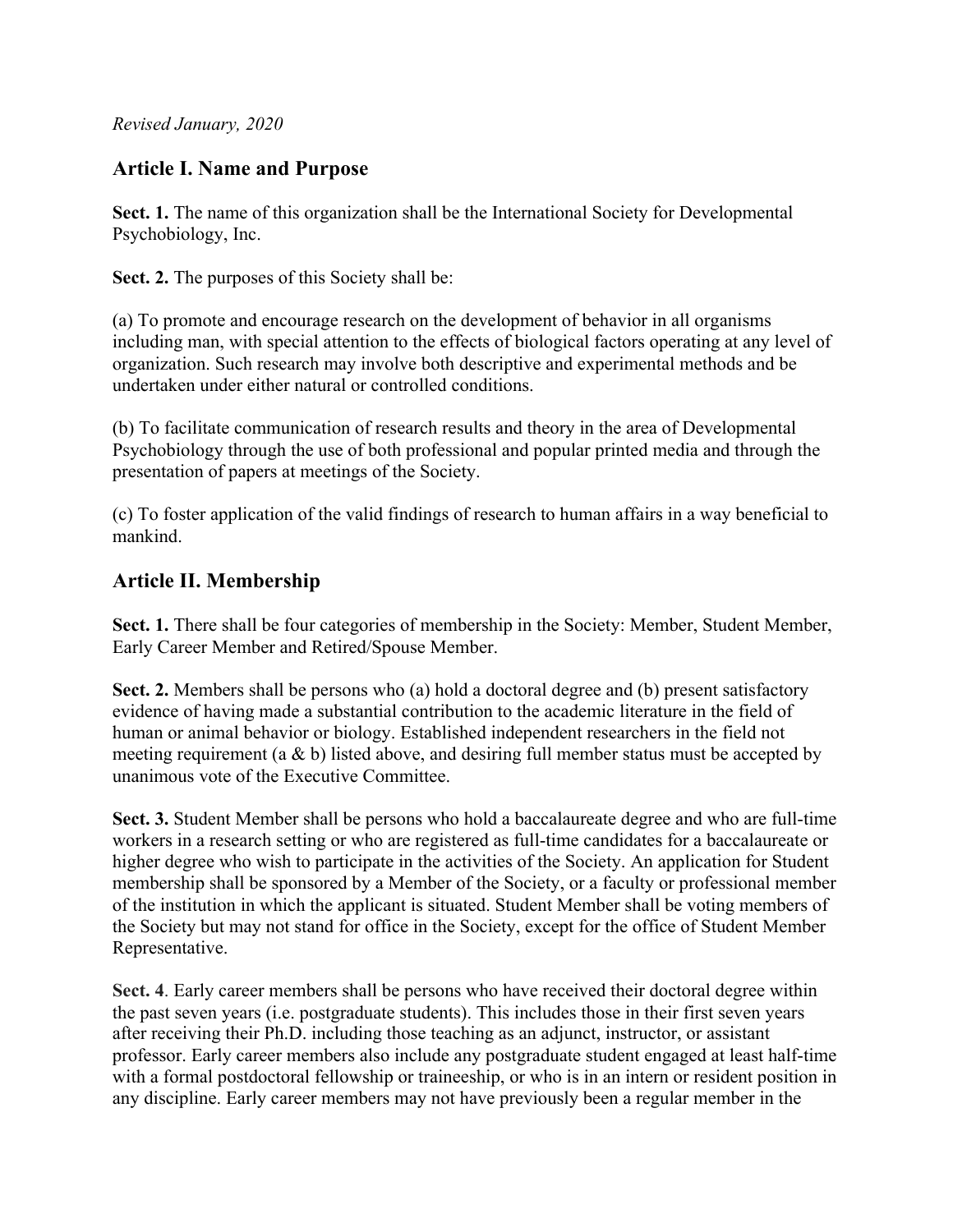Society. Early career membership is limited to seven years (regardless of career position), but may be extended by 1 year due to parental leave.

**Sect. 5.** Retired/Spouse Member shall be former, Full or Student Members who have retired but who wish to maintain contact with the Society. Upon retirement, members may request Retired/Spouse Member status. They will be required to pay dues to the Society but will not be required to subscribe to the Journal.

**Sect. 6.** Membership shall become effective following submission of all required materials and upon the receipt of dues for current fiscal year and notification of acceptance by the Secretary who will review the submitted materials.

# **Article III. Officers**

**Sect. 1.** The officers of this Society shall consist of a President, a President-elect, a Past-President, a Secretary, a Treasurer, a Program Officer, a Conference Coordinator, three board Members, a Representative to the Federation of Associations in Behavioral & Brain Sciences (FABBS) one or two student Member Representatives, a Historian, a representative of the International Perinatal Brain and Behavior Network and, in the years when they have been elected, a Secretary-elect, a Treasurer-elect, a Program Officer-elect, and a Conference Coordinator-elect. The voting members shall include all non-student officers.

**Sect. 2**. The term of the office of the President shall be two years, preceded by two years as President-elect; the term of the President-elect shall be two years; the term of the Past-President shall be two years preceded by two years as President; the term of the Secretary shall be three years preceded by one year as Secretary-elect; the term of the Secretary-elect shall be one year; the term of the Treasurer shall be three years preceded by one year as Treasurer-elect; the term of the Treasurer-elect shall be one year; the term of the Program Officer shall be three years preceded by one year as Program Officer-elect; the term of the Program Officer-elect shall be one year; the term of the Conference Coordinator shall be three years preceded by one year as Conference Coordinator-elect; the term of the Conference Coordinator-elect shall be one year: the term of Representative to the Federation of Associations in Behavioral & Brain Sciences (FABBS) shall be three years; the terms of the board members not serving ex officio shall be three years each; except on the first election board member shall be assigned by lot to 1, 2, or 3 year terms, so that thereafter only one such board member be elected each year, and the term of the Student Member Representative(s) shall be two years. The terms of the historian and Representative of the International Perinatal Brain and Behavioral Network shall be three years. No officer of the Society may succeed himself/herself in the same office without one year intervening between terms, unless there are no other nominees or candidates for that position.

**Sect. 3.** It shall be the duty of the President to preside at all official meeting of the Society, to act ex officio as Chairperson of the Board of Directors, to exercise Supervision of the affairs of the Society with the Approval of the Board of Directors and to perform such other duties as are incident to the office or as may properly be required of him/her by vote of the Board of **Directors**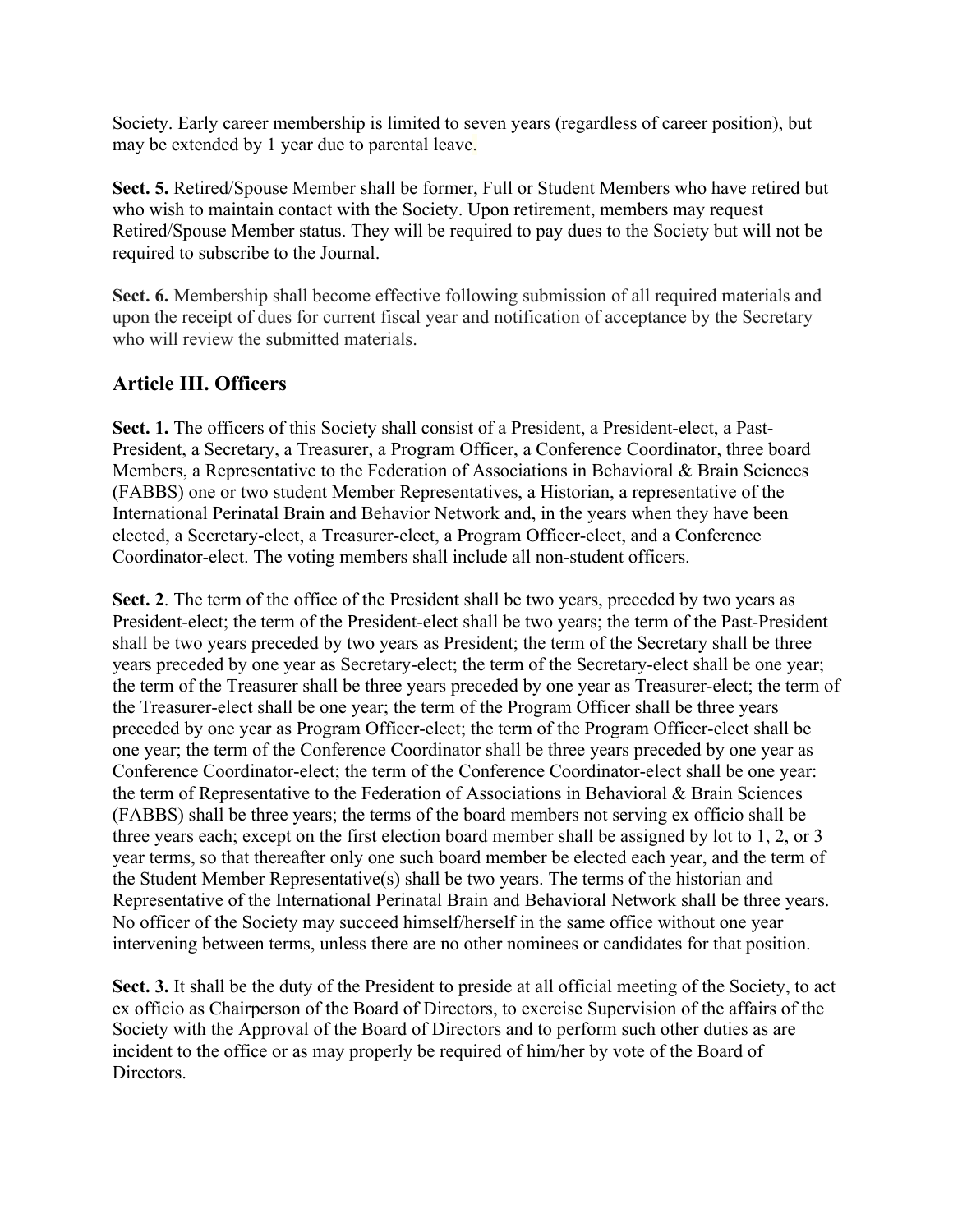**Sect. 4.** It shall be the duty of the President-elect in the absence or incapacity of the President to assume the duties of the President.

**Sect. 5.** It shall be the duty of the Past-President in the absence or incapacity of the Presidentelect to assume the duties of the President-elect.

**Sect. 6.** It shall be the duty of the Secretary to keep all records of all meetings of the Society, to issue calls and notices for meetings and nominations, to publish a newsletter, to issue application forms for membership in the Society, to gather all required forms for membership in the Society, and to gather all required information pertaining thereto, and to act as Secretary of the Board of Directors and Executive Committee.

**Sect. 7.** It shall be the duty of the Secretary-elect to assist the Secretary, to become familiar with the duties and responsibilities of the office of Secretary, and, in the absence or incapacity of the Secretary, to assume the duties of the Secretary.

**Sect. 8.** It shall be the duty of the Treasurer to have custody of all funds and properties of the Society, to collect dues, to make disbursements as authorized by the Board of Directors, to present in a written report to the Board of Directors at its annual meeting a summary of the assets and expenditures of the preceding fiscal year, and to file such income tax returns as is necessary for the Society. The fiscal year of the Society shall terminate on December 31 of each year.

**Sect. 9.** It shall be the duty of the Treasure-elect to assist the Treasure, to become familiar with the duties and responsibilities of the office of Treasure, and, in the absence or incapacity of the Treasure, to assume the duties of the Treasure.

**Sect.10.** It shall be the duty of the Program Officer to preside over a Program Committee consisting of the Executive Committee of the Society in order to plan and arrange programs for the scientific meetings of the Society.

Sect. 11. It shall be the duty of the Program Officer-elect to assist the Program Officer, to become familiar with the duties and responsibilities of the office of Program Officer, and, in the absence or incapacity of the Program Officer, to assume the duties of the Program Officer.

**Sect. 12.** It shall be the duty of the Conference Organizer to make arrangements regarding the time, place and organization of the scientific meetings of the Society.

**Sect. 13.** It shall be the duty of the Conference Organizer-elect to assist the Conference Organizer, to become familiar with the duties and responsibilities of the office of Conference Organizer, and, in the absence or incapacity of the Conference Organizer, to assume the duties of the Conference Organizer.

**Sect. 14.** It shall be the duty of the Representative of the Federation of Associations in Behavioral & Brain Sciences (FABBS), to attend the annual meeting of that Federation, respond to the requests for information from the Federation and report to the Board of Directors(at the annual Board Meeting) and the membership (at the annual business meeting) on the activities of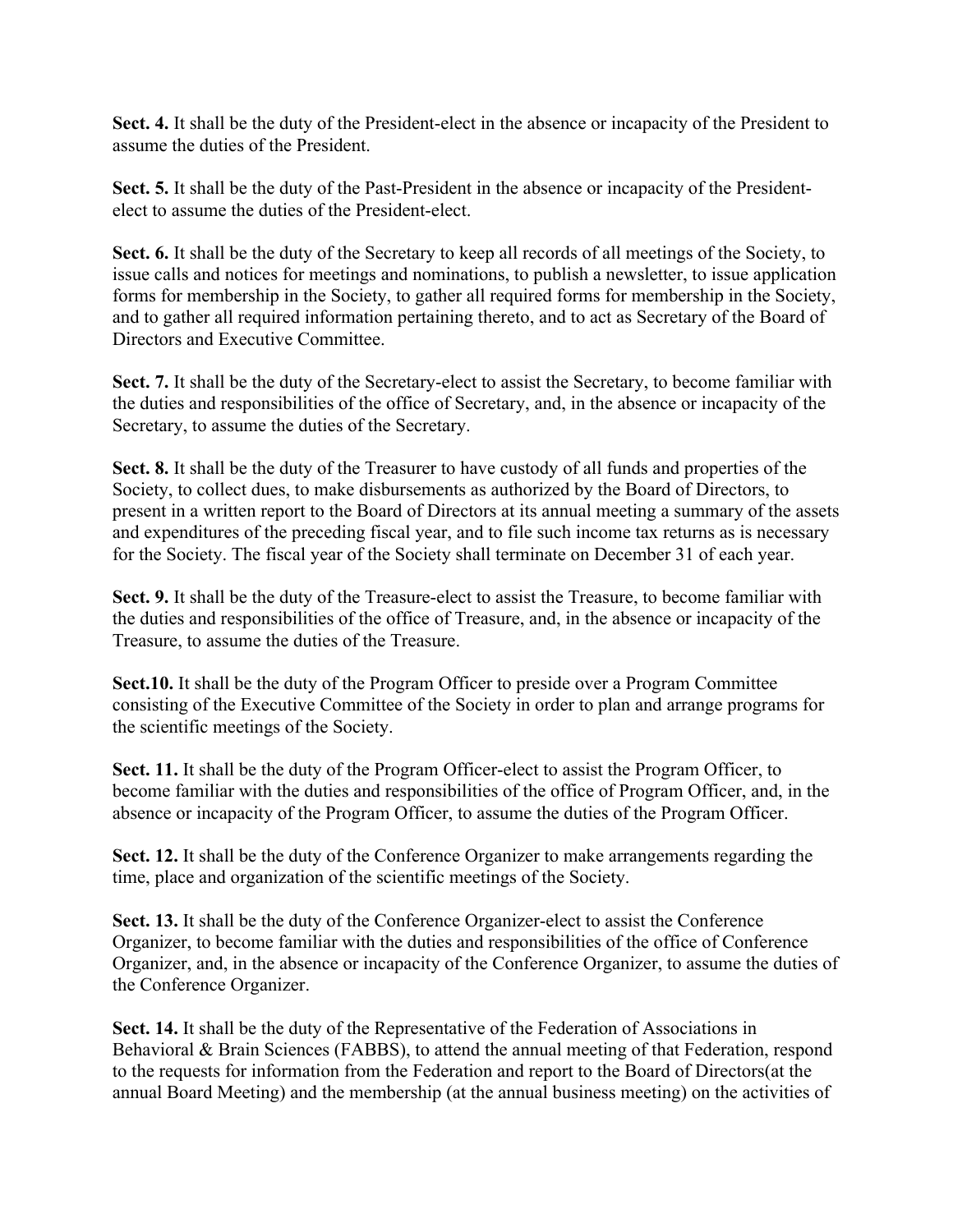the Federation. The Society shall, if necessary, provide travel funds not exceeding the amount of \$500.00 per year to the Representative to cover his/her expenses in attending the annual meeting of the Federation. It shall be understood that the Representative undertakes the office with full knowledge that any expenses over \$500.00 must be assumed by him/her personally.

If the Representative cannot attend the annual meeting of the Federation, an alternative may be designated with the approval of the President.

**Sect. 15.** It shall be the duty of the Student Member Representative to represent the Student members to Board of Directors.

**Sect. 16.** In the case of the death, incapacity or resignation of any officer, the Board of Directors shall by majority vote, except as provided in Art. III, Sects. 4 5, 7, 9, 11 and 13, elect a successor to serve pro tempore until the end of the next annual meeting of the Society.

**Sec 17.** The three board members should each be the chair of one of the standing committees: sponsorship committee (1st year), science communications committee (2nd year) and awards committee (3rd year). Further, the historian will be the chair of the history committee and the program-director will be chair of the program committee and they will report to the board about the activities of those committees.

## **Article IV. Board of Directors**

**Sect. 1.** The officers of the Society, as provided in Art. III, Sect. 1, and 3 Directors not serving ex officio, shall compromise the Board of Directors, which is empowered to conduct the business of the Society between meetings.

**Sect. 2.** The President shall be ex officio Chairperson of the Board of Directors, and the Secretary shall be Secretary of the Board of Directors.

### **Article V. Nominations and Elections**

**Sect. 1.** When an office is scheduled to fall vacant, the Nominations Committee shall through the Secretary present to the membership by mail ballot, the names of qualified individuals, willing to serve, who are members in good standing. The Secretary shall tabulate and record the vote, and notify the candidates and the Board of Directors of the results of the election. The general membership shall also be apprised of the results within 30 days.

**Sect. 2.** Incoming Officers shall assume office on the first day after the close of the annual meeting of the Society. All officers shall hold office until their successors are elected and accept office.

**Sect. 3.** If any Officer fails to accept election or to assume office, the Board of Directors may, by majority vote, elect a successor to serve pro tempore until the end of the next annual meeting of the Society.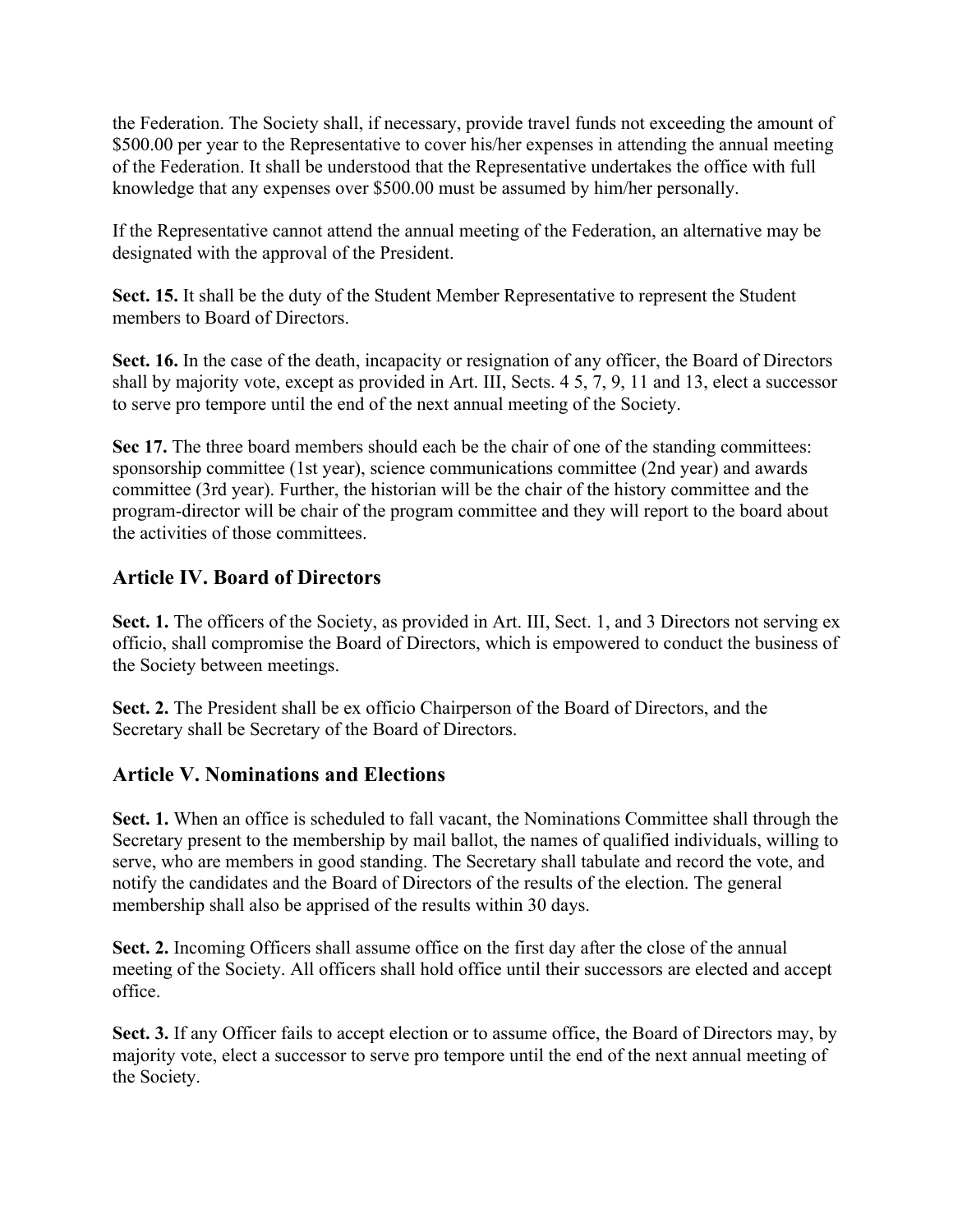**Sect. 4.** The President of the Society shall be so considered elected to the Office of Past-President upon expiration of his/her term as President.

**Sect. 5.** The President-elect of the Society shall be considered elected to the Office of President upon expiration of his/her term as President-elect.

**Sect. 6.** The Secretary-elect of the Society shall be considered elected to the Office of Secretary upon expiration of his/her term as Secretary-elect.

**Sect. 7.** The Treasurer-elect of the Society shall be considered elected to the Office of Treasurer upon expiration of his/her term as Secretary-elect.

**Sect. 8.** The Program Officer-elect of the Society shall be considered elected to the Office of Program Officer upon expiration of his/her term as Program Officer-elect.

**Sect. 9.** The Conference Organizer-elect of the Society shall be considered elected to the Office of Conference Organizer upon expiration of his/her term as Conference Organizer-elect.

# **Article VI. Meetings**

**Sect. 1.** The Society shall hold at least one regular scientific and one regular business meeting per year, the time and place of meetings to be determined by the Board of Directors. In addition, the Board of Directors may by majority vote call a meeting of the membership when it considers such a meeting to be necessary or beneficial to all members of the Society.

**Sect. 2.** Whenever possible, scientific meetings shall be arranged in cooperation with other scientific organizations whose meetings Society members frequently attend. Such meetings held conjunction with other organizations shall be designed to foster understanding and scientific interchange between Society members and specialists in other disciplines according to the purposes set forth in Art. 1, Sect. 2., of this constitution.

**Sect. 3.** Notice of scientific meetings of the Society shall be mailed to the membership at least 4 months before the date set for the meeting; in the case of business meeting of the membership, at least one month.

**Sect. 4.** The purposes of Society meetings shall be the presentation of scientific research papers, the transaction of business, and the discussion of such other matters as may come before the Society.

**Sect. 5.** All members and Students Members of the Society shall be eligible to present papers at scientific meetings. The Program Committee may invite persons, whether members or not, to present papers in the general area of interest to members.

**Sect. 6.** A quorum of meetings of the Board of Directors shall be a majority of the elected officers present and voting. A quorum at business meetings of the Society shall be 10% or 20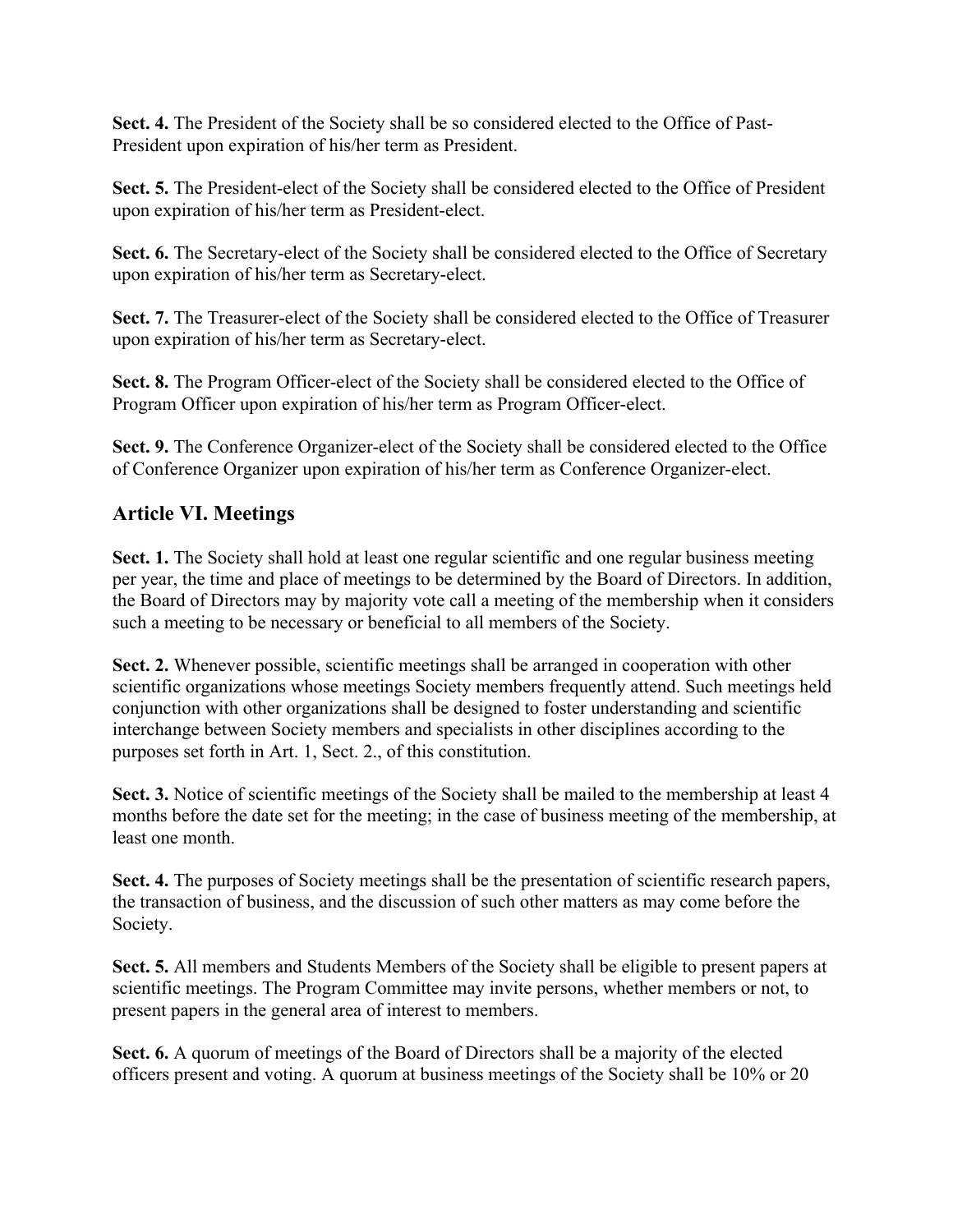members, whichever is smaller. All actions of the officers and the Board of Directors shall be reported to the membership at the annual business meeting.

**Sect. 7.** The Board of Directors shall decide the times and place of all meetings, with the exception the meetings of the Board of Directors may also be called at any time by the President.

**Sect. 8.** The rules contained in 0. Garfield Jones, Parliamentary Procedure at a Glance, 1949, Meredith Press, 1716 Locust Street, Des Moines, Iowa 50303, shall, except when abrogated by special rules of order adopted by the Society, govern the conduct of all meetings.

# **Article VII. Committees**

Sect. 1. The committees of the Society shall consist of such standing committees provided in the Constitution and Bylaws and such special committees as created by the President.

**Sect. 2.** The President, Past-President and President-elect will serve as an Executive Committee, to handle such matters as deemed necessary by the President between yearly meetings of the Board of Directors. One of the functions of the Executive Committee shall be to vote on petitions from individuals requesting full membership in the Society who do not meet normal membership requirements.

**Sect. 3.** The Executive Committee shall serve as a Nominations Committee for all elected Officers of the Society. The Nominations Committee shall obtain input from the Student Members for nominations for the Office of Student Member Representative. The President of the Society shall serve as the Chairperson of the Nominations Committee.

**Sect.4.** Any member in good standing may initiate the formation of committees and committee activities by request for authorization and approval by the Board of Directors at any time, or by the membership at the annual business meeting. The Chairperson for any committee so formed shall be appointed by the President (See Art. VII, Sect. 1).

# **Article VIll. Dues and Assessments**

**Sect. 1.** The Society shall be empowered to collect annual dues and other assessments of special dues as recommended to the membership by the Board of Directors.

**Sect. 2.** Members and Student members shall be dropped automatically from membership for nonpayment of dues over two consecutive years following notification by the Secretary through regular dues notices. Former members and Student members shall be reconsidered for reinstatement upon reapplication to the Society.

# **Article IX. Amendments to the Constitution**

**Sect. 1.** Amendments to the constitution may be proposed by a majority vote of the Board of Directors, or by a written petition submitted to the Secretary. Such petition shall bear the signature of 15 or more members of the Society. Proposed amendments to the constitution must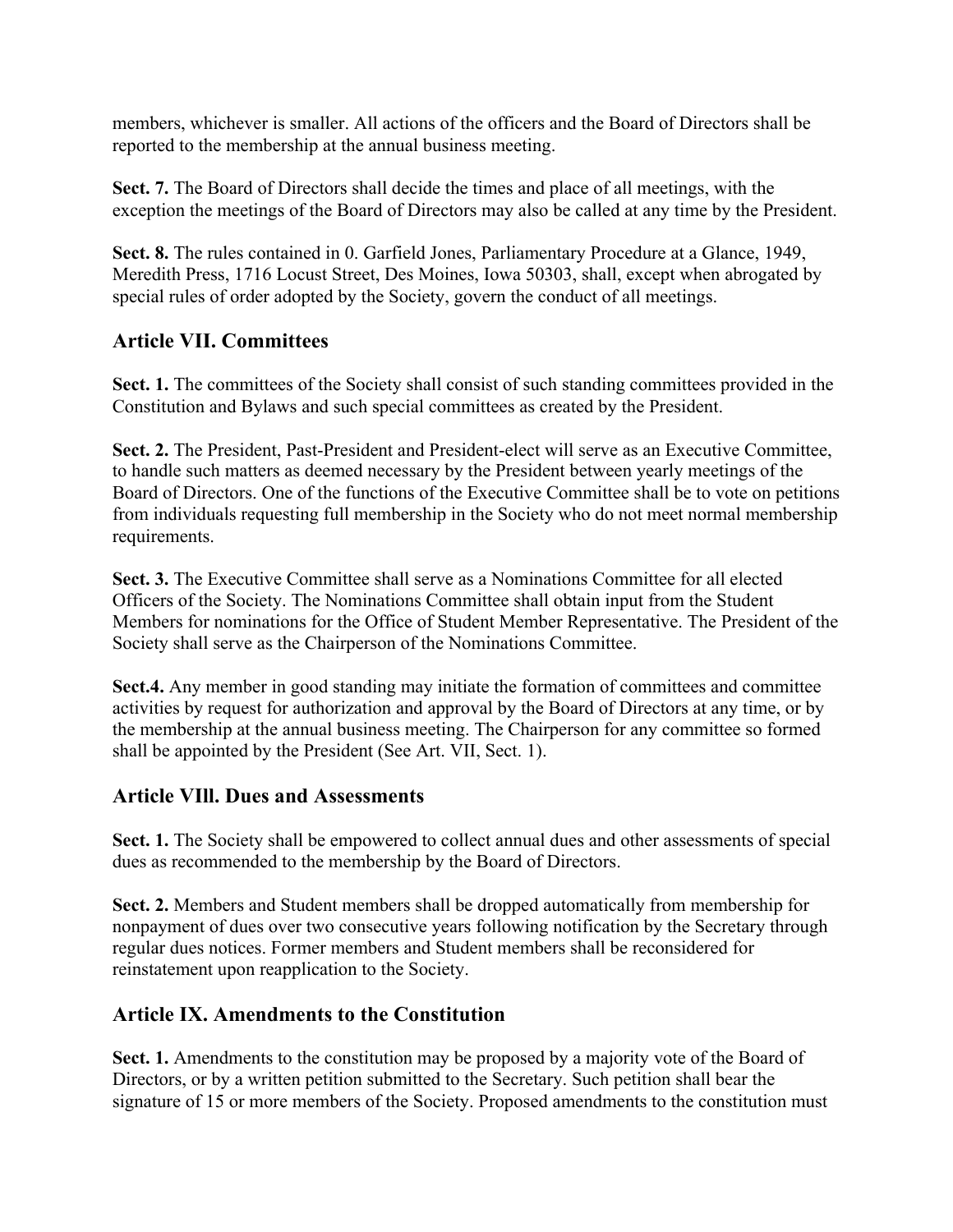be submitted to all members by mail or electronically. To be carried, such amendments must be confirmed by 67 percent of the total number of members voting, as indicated in returned, marked mail or electronic ballots received by a stated deadline.

# **Article X. General Considerations**

**Sect. 1.** Notwithstanding any other provision of these **articles, the association is organized**  exclusively for one or more of the following purposes: religious, charitable, scientific, testing for public safety, literary, or educational purposes, or to foster national or international amateur sports competition (but only if no part of its activities involve the provision of athletic facilities or equipment), or for the prevention of cruelty to children animals, as specified in Section 501(c)(3) of the Internal Revenue Code of 1954.

**Sect. 2.** No part of the net earnings of the association shall inure to the benefit of any member, trustee, director, officer of the association or any private individual (except the reasonable compensation may be paid for services rendered to or for the association, and no member, trustee, officer of the association or any private individual shall be entitled to share in the distribution of statements), any political campaign on behalf of any candidate for public office.

**Sect. 3.** No substantial part of the activities of the association shall be carrying on propaganda, or otherwise attempting to influence legislation (except as provided by Internal Revenue Code Section 501 (h)), or participating in, or intervening in (including the publication or distribution of statements), any political campaign on behalf of any candidate for public office.

**Sect. 4.** In the event of dissolution, all of the remaining assets and property of the association shall after necessary expenses thereof be distributed to such organizations as shall qualify under Section 501 (c)(3) of the Internal Revenue Code of 1986, as amended, or, to another organization to be used in such a manner as in the judgment of a justice of the Supreme Court of the State of New York will best accomplish the general purposes for which this association was formed.

# **Article XI. Founding of the Society**

**Sect. 1.** The Society shall be deemed to have been founded as of the date of the first annual meeting, 1967.

**Sect. 2.** The Founding Members of the Society are: Joseph Altman, James E. Birren, Wagner H. Bridger, Victor H. Denenberg, Samuel Eiduson, R.J. Ellingson, John L. Fuller, Herman Harvey, B. J. Key, John A. King, William A. Mason, Gilbert W. Meier, Howard Moltz, Grant Newton (Chairman), Hanus Papousek, Mark Rosenzweig, F. J. Schulte, J. P. Scott.

# **Article XII. Distribution of Assets Upon Winding Up**

Upon the dissolution of the corporation, assets shall be distributed for one or more exempt purposes within the meaning of section 501 (c) (3) of the Internal Revenue Code, or the corresponding section of any future federal tax code, or shall be distributed to the federal government, or to a state or local government, for a public purpose. Any such assets not so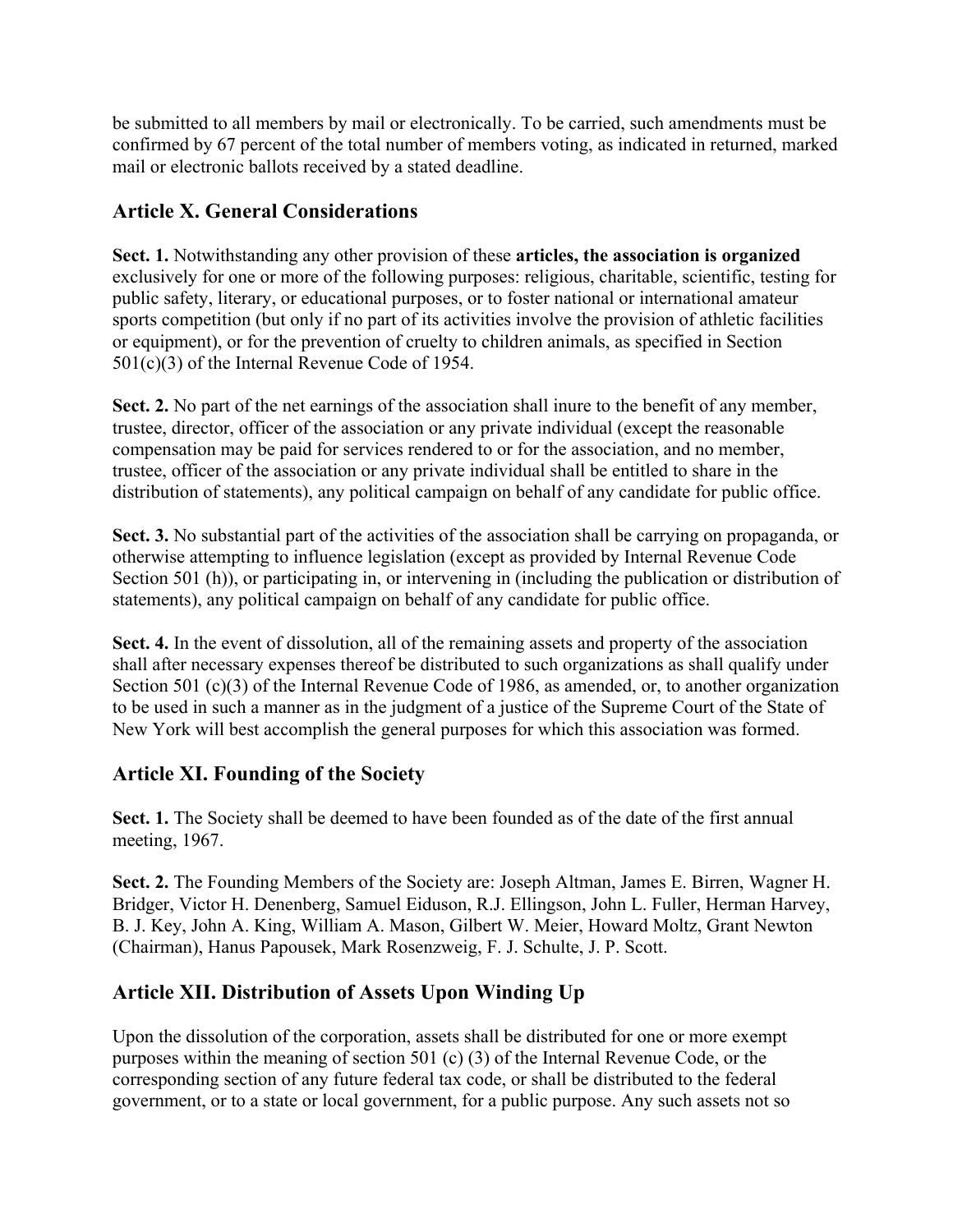disposed of shall be disposed of by a Court of Competent Jurisdiction of the county in which the principal office of the corporation is located, exclusively for such purposes or to such organization or organizations, as said Court shall determine, which are organized and operated exclusively for such purposes.

# **Article XIII. Developmental Psychobiology**

Sect. 1. The official journal of the Society is Developmental Psychobiology under contractual arrangement with its Publisher, Wiley & sons, Inc., 605 Third Avenue, New York, NY 10158. The Society will adhere to the terms of said contract terms, including the right to cancel the contract under the termination provisions set from within.

**Sect. 2.** During the year preceding the termination of the Journal Editor's term, the Executive Committee (President, Past-President, President-elect) shall act on behalf of the Society to nominate an Editor-in -chief for the Journal. To initially appoint the Editor for a mutually agreed upon term, normally 5-years, the contract between the Journal and the Editor must include signatures from all three members of the Executive Committee. To renew such appointment, if agreed upon by the Editor, all three members of the Executive Committee must again sign the contract. Typically, the Editor appoints the Associate Editors. The Editor also appoints the Editorial Board, although under the contractual arrangement with the Publisher the Society retains the right to nominate individuals for the Editorial Board to the Publisher for approval.

**Sect. 3.** The Society agrees that a subscription to the Journal is an integral part of membership in the Society. Accordingly, subscription fees are incorporated in the dues structure of the Society for all members other than spouses, Retired/Spouse Member and hardship cases who may be exempted from the subscription requirement up to a maximum of five percent of the membership. To request an exemption on the basis of financial hardship, members must apply formally in writing to the Board of Directors.

# **Subject Protection in Research**

International Society for Developmental Psychobiology's Principles for the Use of Animals in Research (ISDP's Principals)

### The Helsinki Declaration

Association for the Accreditation of Human Research Protection Programs (AAHRPP)

# **ISDP Principles for the Use of Animals in Research:**

The purpose of the Society is to promote research and communicate research results on the development of behavior in order to advance knowledge and alleviate suffering for the benefit of mankind. We pledge to acquire, care for, use, and dispose of all animals in compliance with all relevant laws and regulations. Where such regulations are inadequate for the very young animals, we will use special procedures that minimize discomfort, pain and distress.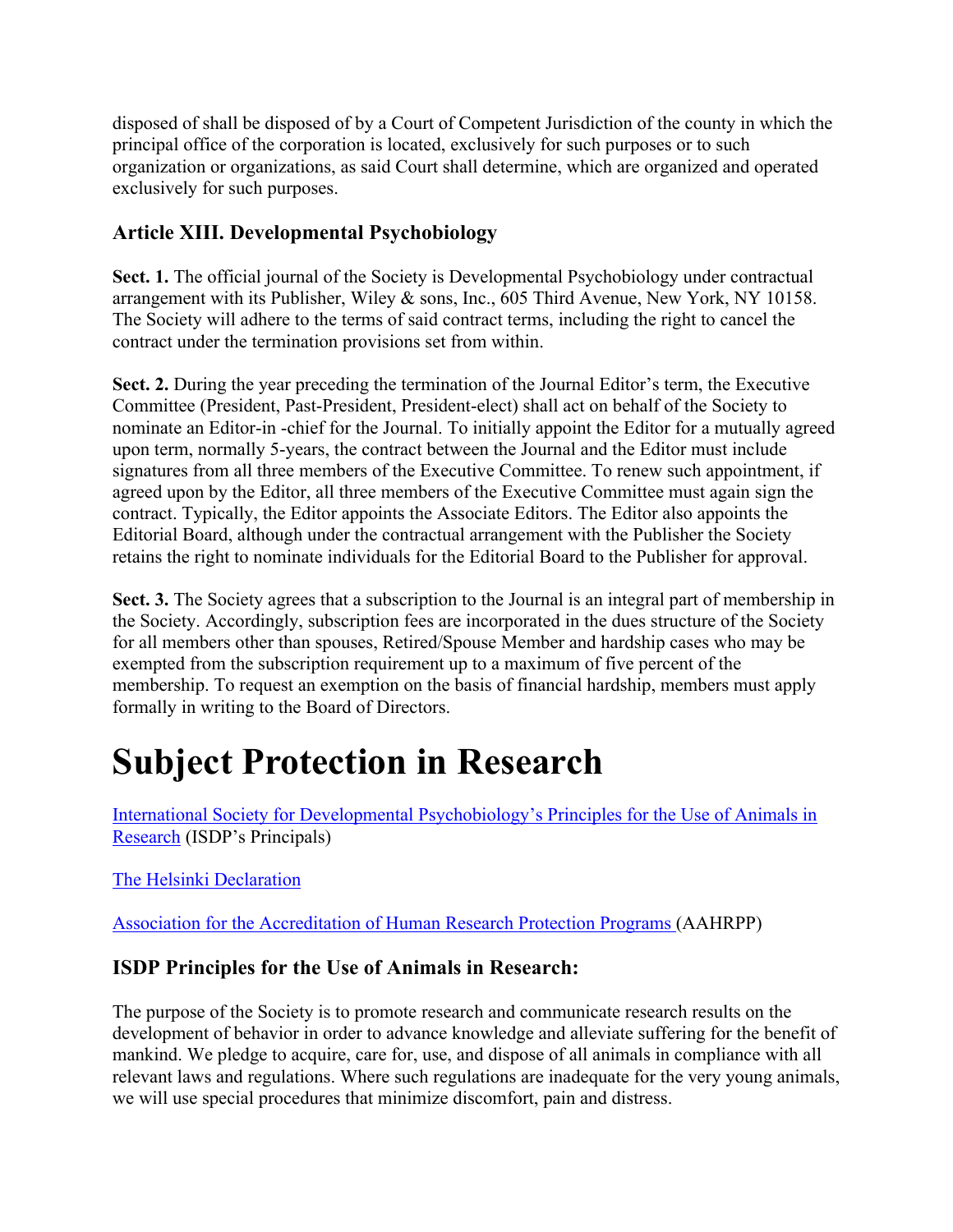### **Four principles guide the use of animal research:**

(1) Animals are used to enable researchers to answer questions and solve problems that cannot realistically be addressed without their use.

(2) Animals are treated humanely during all phases of research. When experimental procedure requires stressful stimulation, it will be applied judiciously to meet the objective of the experiment while minimizing distress.

(3) Healthy animals are the best subjects for studies on live animals; they give the most reliable data, thereby reducing the overall number of animals needed to provide meaningful and reliable experimental findings.

(4) The primary investigator responsible for day-to-day conduct of the research is responsible for appropriate care and use of each animal. Personnel working with animals should be supervised by well-trained and experienced scientists who are familiar with government regulations and aided by a veterinary staff, trained animal care technicians and appropriate institutional facilities and policies. Members of ISDP subscribe to the guidelines for use of animals developed by organizations such as the American Psychological Association, Animal Behavior Society, and Society for Neuroscience. However, members of ISDP frequently apply treatments to or make measurements on fetal and neonatal animals. We recognize that very young animals have limited behavioral and physiological special needs for maintenance of body temperature, adequate nutrition, and social development. Therefore, we will use additional vigilance to ensure that conditions for the care and use of very young animals minimize discomfort.

A copy of these principles should be posted in laboratories where members of ISDP conduct research.

# **World Medical Association Declaration of Helsinki**

### **Ethical Principles for Medical Research Involving Human Subjects**

Adopted by the 18th WMA General Assembly Helsinki, Finland, June 1964 and amended by the 29th WMA General Assembly, Tokyo, Japan, October 1975 35th WMA General Assembly, Venice, Italy, October 1983 41st WMA General Assembly, Hong Kong, September 1989 48th WMA General Assembly, Somerset West, Republic of South Africa, October 1996 52nd WMA General Assembly, Edinburgh, Scotland, October 2000

A. Introduction, B. Basic Principles for all Medical Research, C. Additional Principles for Medical Research Combined with Medical Care.

# **A. Introduction**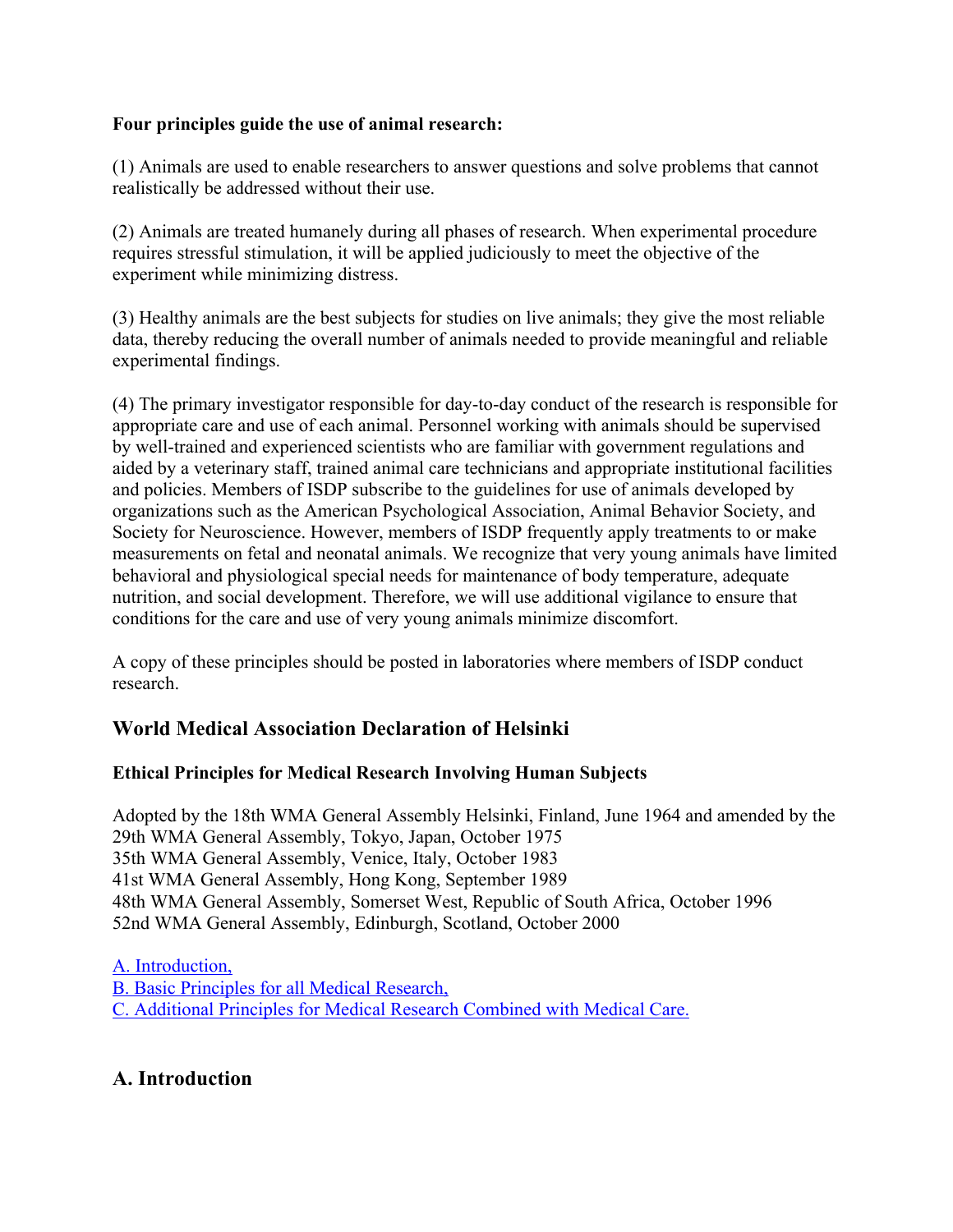The World Medical Association has developed the Declaration of Helsinki as a statement of ethical principles to provide guidance to physicians and other participants in medical research involving human subjects. Medical research involving human subjects includes research on identifiable human material or identifiable data.

It is the duty of the physician to promote and safeguard the health of the people. The physician's knowledge and conscience are dedicated to the fulfillment of this duty.

The Declaration of Geneva of the World Medical Association binds the physician with the words, "The health of my patient will be my first consideration," and the International Code of Medical Ethics declares that, "A physician shall act only in the patient's interest when providing medical care which might have the effect of weakening the physical and mental condition of the patient."

Medical progress is based on research which ultimately must rest in part on experimentation involving human subjects.

In medical research on human subjects, considerations related to the well-being of the human subject should take precedence over the interests of science and society.

The primary purpose of medical research involving human subjects is to improve prophylactic, diagnostic and therapeutic procedures and the understanding of the aetiology and pathogenesis of disease. Even the best proven prophylactic, diagnostic, and therapeutic methods must continuously be challenged through research for their effectiveness, efficiency, accessibility and quality.

In current medical practice and in medical research, most prophylactic, diagnostic and therapeutic procedures involve risks and burdens.

Medical research is subject to ethical standards that promote respect for all human beings and protect their health and rights. Some research populations are vulnerable and need special protection. The particular needs of the economically and medically disadvantaged must be recognized. Special attention is also required for those who cannot give or refuse consent for themselves, for those who may be subject to giving consent under duress, for those who will not benefit personally from the research and for those for whom the research is combined with care.

Research Investigators should be aware of the ethical, legal and regulatory requirements for research on human subjects in their own countries as well as applicable international requirements. No national ethical, legal or regulatory requirement should be allowed to reduce or eliminate any of the protections for human subjects set forth in this Declaration.

### Return to Helsinki Declaration

### **B. Basic Principles for all Medical Research**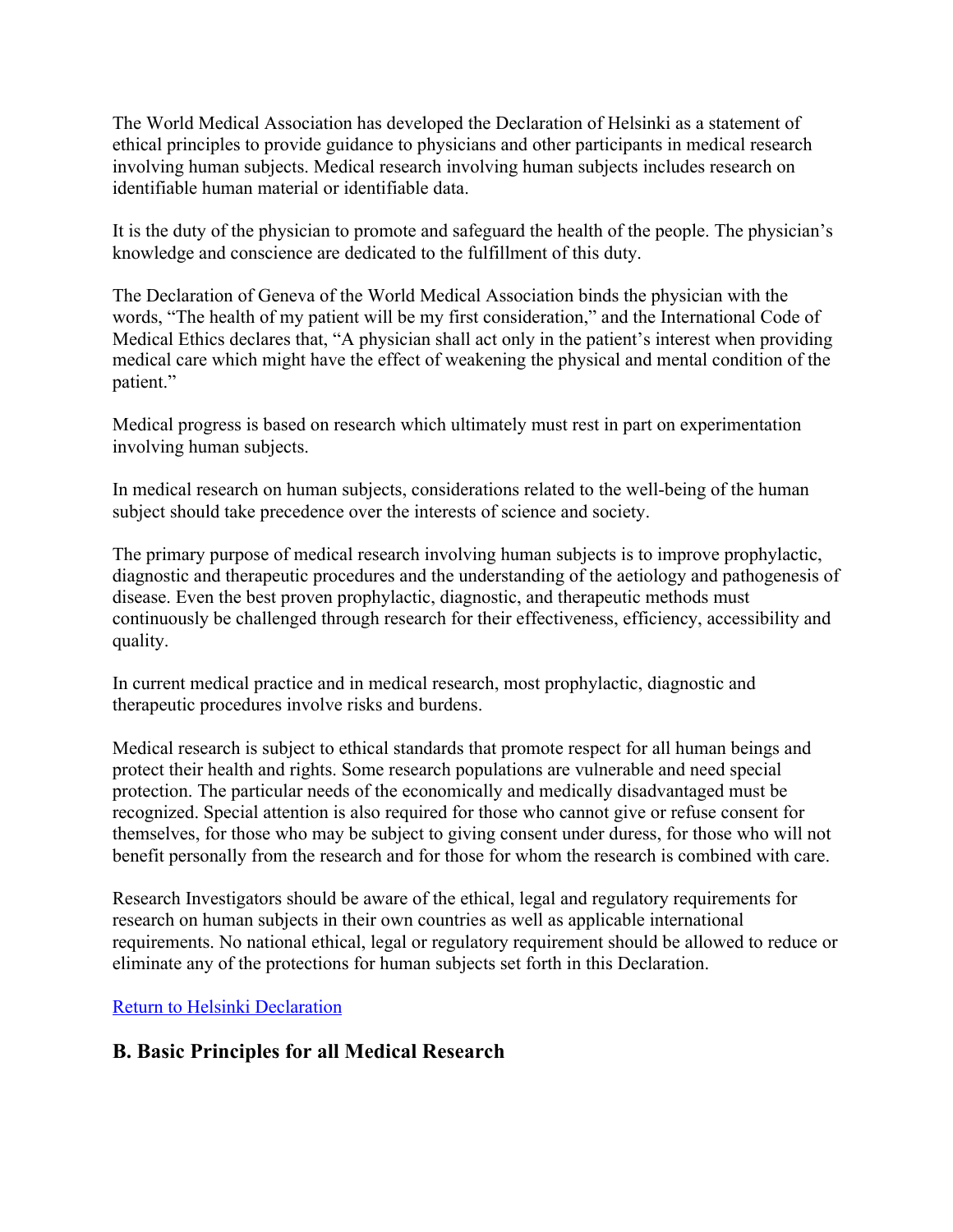It is the duty of the physician in medical research to protect the life, health, privacy, and dignity of the human subject.

Medical research involving human subjects must conform to generally accepted scientific principles, be based on a thorough knowledge of the scientific literature, other relevant sources of information, and on adequate laboratory and, where appropriate, animal experimentation.

Appropriate caution must be exercised in the conduct of research which may affect the environment, and the welfare of animals used for research must be respected.

The design and performance of each experimental procedure involving human subjects should be clearly formulated in an experimental protocol. This protocol should be submitted for consideration, comment, guidance, and where appropriate, approval to a specially appointed ethical review committee, which must be independent of the investigator, the sponsor or any other kind of undue influence. This independent committee should be in conformity with the laws and regulations of the country in which the research experiment is performed. The committee has the right to monitor ongoing trials. The researcher has the obligation to provide monitoring information to the committee, especially any serious adverse events. The researcher should also submit to the committee, for review, information regarding funding, sponsors, institutional affiliations, other potential conflicts of interest and incentives for subjects.

The research protocol should always contain a statement of the ethical considerations involved and should indicate that there is compliance with the principles enunciated in this Declaration.

Medical research involving human subjects should be conducted only by scientifically qualified persons and under the supervision of a clinically competent medical person. The responsibility for the human subject must always rest with a medically qualified person and never rest on the subject of the research, even though the subject has given consent.

Every medical research project involving human subjects should be preceded by careful assessment of predictable risks and burdens in comparison with foreseeable benefits to the subject or to others. This does not preclude the participation of healthy volunteers in medical research. The design of all studies should be publicly available.

Physicians should abstain from engaging in research projects involving human subjects unless they are confident that the risks involved have been adequately assessed and can be satisfactorily managed. Physicians should cease any investigation if the risks are found to outweigh the potential benefits or if there is conclusive proof of positive and beneficial results.

Medical research involving human subjects should only be conducted if the importance of the objective outweighs the inherent risks and burdens to the subject. This is especially important when the human subjects are healthy volunteers.

Medical research is only justified if there is a reasonable likelihood that the populations in which the research is carried out stand to benefit from the results of the research.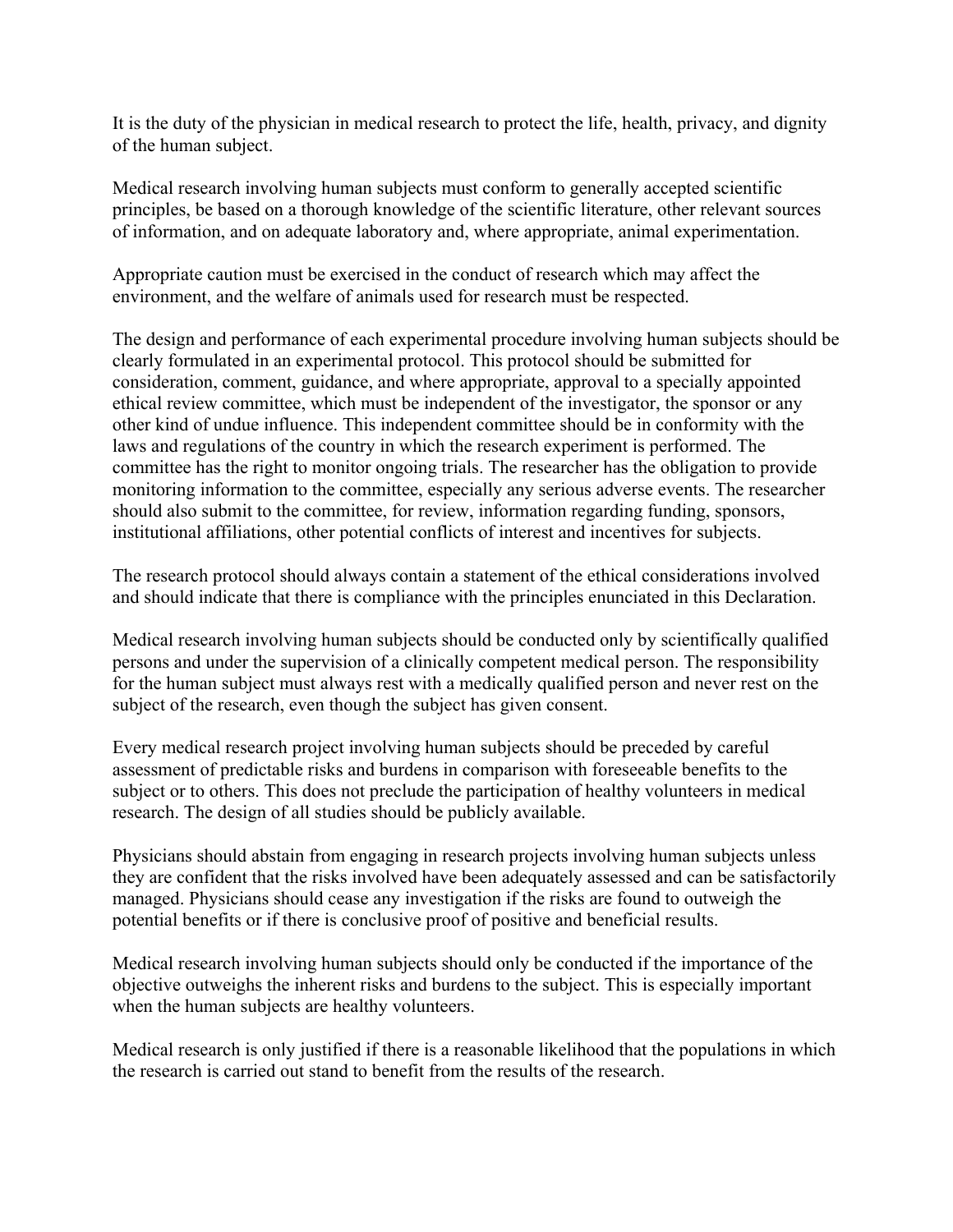The subjects must be volunteers and informed participants in the research project.

The right of research subjects to safeguard their integrity must always be respected. Every precaution should be taken to respect the privacy of the subject, the confidentiality of the patient's information and to minimize the impact of the study on the subject's physical and mental integrity and on the personality of the subject.

In any research on human beings, each potential subject must be adequately informed of the aims, methods, sources of funding, any possible conflicts of interest, institutional affiliations of the researcher, the anticipated benefits and potential risks of the study and the discomfort it may entail. The subject should be informed of the right to abstain from participation in the study or to withdraw consent to participate at any time without reprisal. After ensuring that the subject has understood the information, the physician should then obtain the subject's freely-given informed consent, preferably in writing. If the consent cannot be obtained in writing, the non-written consent must be formally documented and witnessed.

When obtaining informed consent for the research project the physician should be particularly cautious if the subject is in a dependent relationship with the physician or may consent under duress. In that case the informed consent should be obtained by a well-informed physician who is not engaged in the investigation and who is completely independent of this relationship.

For a research subject who is legally incompetent, physically or mentally incapable of giving consent or is a legally incompetent minor, the investigator must obtain informed consent from the legally authorized representative in accordance with applicable law. These groups should not be included in research unless the research is necessary to promote the health of the population represented and this research cannot instead be performed on legally competent persons.

When a subject deemed legally incompetent, such as a minor child, is able to give assent to decisions about participation in research, the investigator must obtain that assent in addition to the consent of the legally authorized representative.

Research on individuals from whom it is not possible to obtain consent, including proxy or advance consent, should be done only if the physical/mental condition that prevents obtaining informed consent is a necessary characteristic of the research population. The specific reasons for involving research subjects with a condition that renders them unable to give informed consent should be stated in the experimental protocol for consideration and approval of the review committee. The protocol should state that consent to remain in the research should be obtained as soon as possible from the individual or a legally authorized surrogate.

Both authors and publishers have ethical obligations. In publication of the results of research, the investigators are obliged to preserve the accuracy of the results. Negative as well as positive results should be published or otherwise publicly available. Sources of funding, institutional affiliations and any possible conflicts of interest should be declared in the publication. Reports of experimentation not in accordance with the principles laid down in this Declaration should not be accepted for publication.